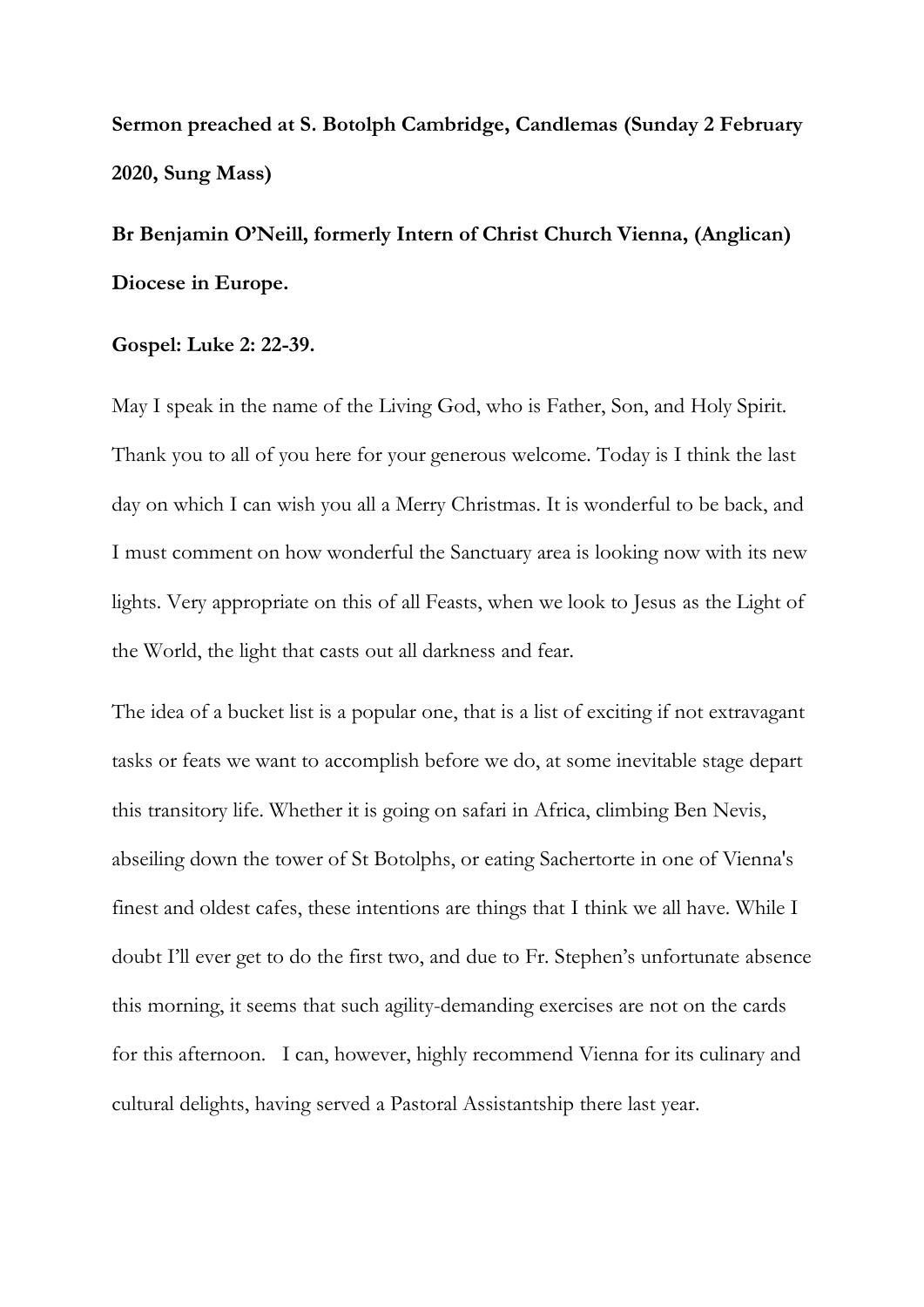There is, however, a problem with this idea of a bucket list. It presupposes that death is a tragedy, something terrible, the end, if not the opposite of life as we know it. But that if we have made the most of life while we could, then maybe our entire existence has not been a complete waste of time. The idea of a bucket list presupposes that death is a tragedy, the end - only it isn't.

The *Nunc Dimittis* is, thanks to the Prayer Book, surely one of the best known of all biblical texts; it is there in our Gospel reading this morning, Lord now lettest thou thy servant depart in peace, according to thy word. The danger is that we have heard these words sung - or maybe even sung them ourselves - so often, that they begin to lose their effect. Simeon's words are remarkable - he isn't merely expecting death, or grinning and bearing it, but embracing it, ready for it. And so, I want to spend some time with you this morning, asking: what is it about this encounter with the infant Jesus Christ and his earthly parents in the Temple that makes Simeon "ready to die" in peace?

First, some background. The elderly Simeon and Anna have been waiting in the Temple. The Temple is central to Luke's Gospel: the Gospel begins in the Temple with Zechariah, and ends there with Jesus' disciples, as is the universality of the Gospel message, not just for those in Israel, but to be a light to lighten all the Gentiles also. Simeon and Anna although historical people in their own right, are representative of Israel and the world as a whole; in a state of longing anticipation for the coming of the Messiah, the 'consolation of Israel', the fulfilment of God's promises. They have been persisting in prayer, fasting and good works. That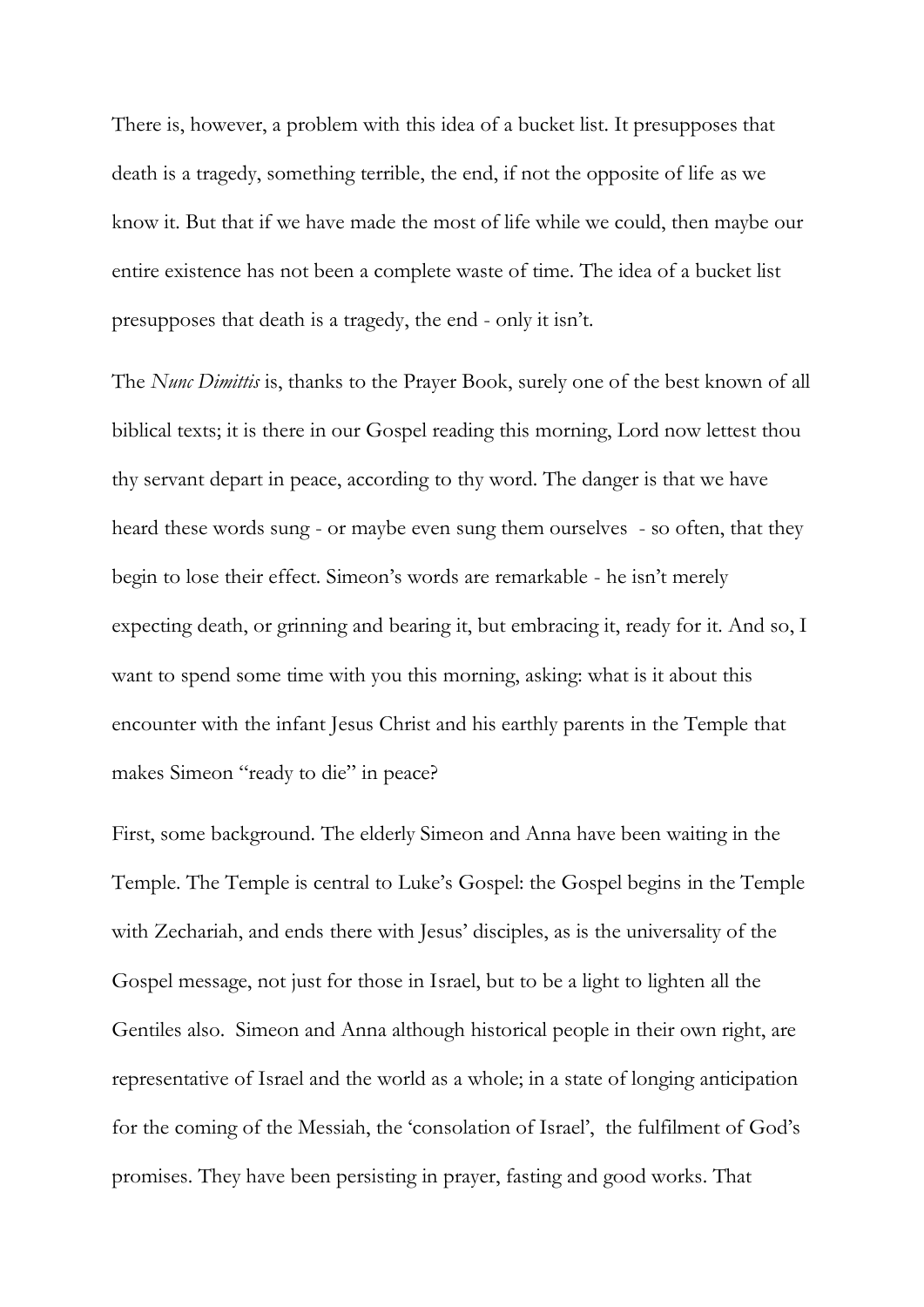devotion and patience is rewarded in this morning's Gospel reading, as they finally behold the infant Lord in His mother's arms. Simeon, who has been promised that he will not see death until he beholds the Christ, is now able to pray these words, his mission having been accomplished: Lord now lettest thou thy servant depart in peace. God's promises to him have been fulfilled.

We have to wonder what made this particular child so special; after all, the opening of Leviticus 12 commands this act of ritual cleansing for all women, 40 days after childbirth. Jesus, although not bound by sin, nor conceived in sin, is still following and walking perfectly in the way of the Old Testament Law that He came to fulfil. Simeon must therefore have seen many thousands of babies being brought into the Temple in their mothers' arms. What was it therefore about Jesus, wrapped inconspicuously in swaddling clothes, a simple baby, that makes Simeon realise His unique true identity, and gives him the confidence to depart and face death in peace? We too are called to recognise the presence of Jesus in the ordinary, the everyday, the humble elements of bread and wine in this Holy Mass. It is not immediately an easy task, but one in which we need to grow, as the example of Simeon and Anna shows us, through prayer and fasting, to align our wills and vision with God's Will and Vision for us.

Simeon's identification, however, goes far beyond merely recognising that Jesus Christ is present, He doesn't just identify Jesus, but identifies the difference that Jesus Christ will make to his own life, and to the life of the world – because he sees that the wood of the crib points to the wood of the Cross, and ultimately to the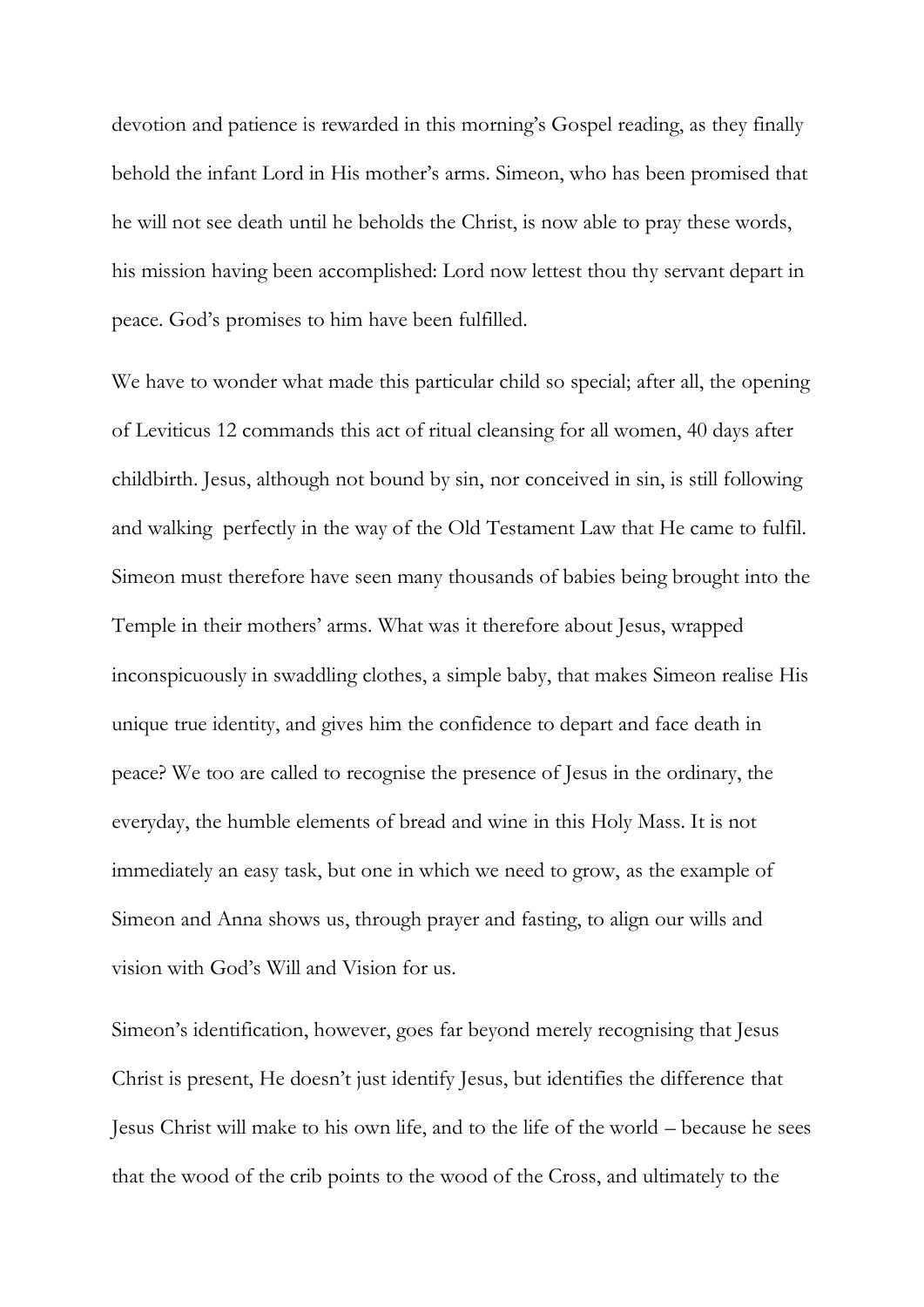wood of the Altar, on which Christ's sacrifice is made continually present. Because he recognises that this child is the Messiah promised of old, the suffering servant of prophecy, the Messiah who by His cross, passion and resurrection will redeem the world, and bring His people out of darkness into His glorious light.

This is made clear when Simeon tells The Blessed Virgin Mary that Her child is "destined for the fall and rising of many in Israel" and that a "sword will pierce through Her own soul also". So let's take a closer look at these two phrases.

What does Simeon mean by the 'fall and rising of many'? For that, we have to look back to the prophecies of the Old Testament, especially the 40<sup>th</sup> chapter of Isaiah, where it is written: Every valley shall be lifted up, and every mountain and hill made low; the uneven ground will become smooth, and the rugged land a plain. The coming of Jesus is the bringing about of a kingdom of justice righteousness and peace, of overturning of the inequalities that exist in society, that Our Lady herself witnesses to in the *Magnificat*: He hath put down the mighty from their seat: and hath exalted the humble and meek.

By placing our hope and faith in Christ, we pray in confidence that we will be amongst those who will be raised up when Christ's role as judge of heaven and earth is accomplished. It is because of this hope that Simeon can depart in peace. His death is not a tragedy, far from it. Simeon no longer fears death because He sees in the Temple, the Light of Christ. In seeing that perfect Love, that perfect Light, in the midst of the cold and dark Temple and indeed world, He realises that he has nothing to fear. Seeing Christ is not merely the ticking off of his final item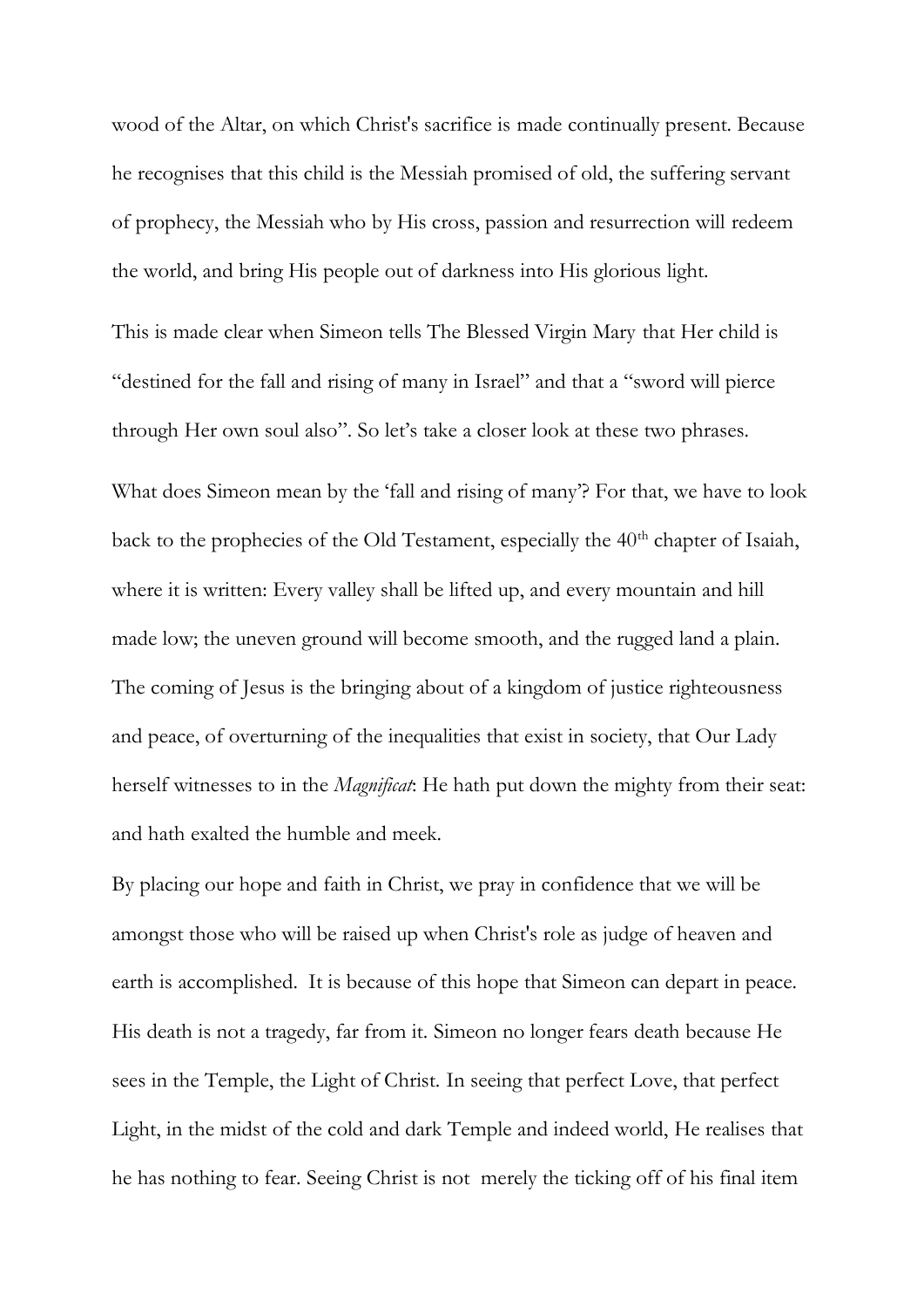on the bucket list, but a first glimpse of the Eternal Light, a glimpse of the face of God, allowing him to make the transition fully into his presence, to where he was headed and now dwells in – not the opposite of, but the fullness of being and fullness of life. For Simeon - and for us - seeing Christ in this place, in His Word and in the most Holy Sacraments ordained by Him, means that death for us will not be the end of life as we know it, but a continuation of our journey. Hopefully our time together in this Holy Place, our regular reception of the Most Holy Sacrament of the Altar, having encountered the light of Christ regularly in this place, will make us ready to face death in peace, and are about preparing us for the continuation of our journey.

It is, of course, the Cross and Resurrection of Jesus Christ that makes this a reality. Simeon's words point to that Cross. A sword will pierce Our Lady's soul also, he tells her. Our Lady will stand at the foot of the cross in despair and bereavement, and witness the darkest sensations of grief and pain. But the hope of Candlemass, and the Christmas season more generally, is That the Light of Christ can never be overcome. The light shines in the darkness, and the darkness has not overcome it. We have nothing to fear. Because perfect love, the love that we see in the temple this morning, casts out all fear. Simeon sees that Not even death can separate us from that Light, because in His Cross, Passion and Resurrection , Jesus will go on to defeat even death itself.

And so may these candles that are lit this morning be to us, and all who enter and worship in this holy place, a reminder that we have nothing to fear. And may our